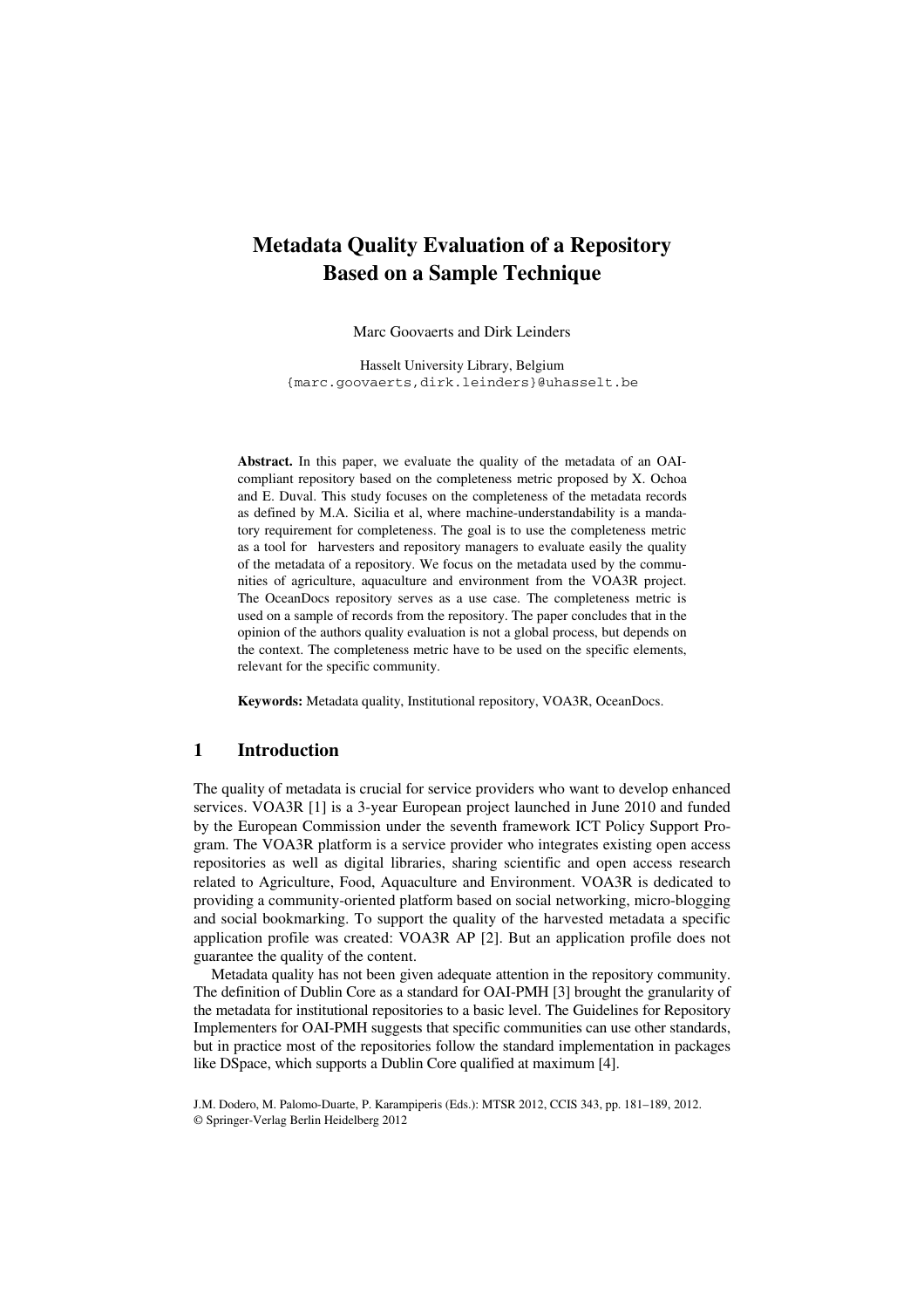#### 182 M. Goovaerts and D. Leinders

An important reason for this choice is the fact that most submitters are not information specialists. Authors do not like the administrative work of creating metadata. Therefore a minimal format seems a nice solution in an environment where authors get the responsibility to submit their papers.

The success of general search engines with simple text search made it feel superfluous to create rich metadata. In the last fifteen years, the internet has changed completely the way researchers are looking for information. Yahoo, Google and other search engines limited the search technique to a simple word search supported by a powerful ranking system. Why should people bother about rich metadata?

But rich services need better metadata. Service providers like VOA3R want to create relations between pieces of metadata automatically. Therefore you need more refined and precise metadata. Ontologies are again becoming relevant, surely if terms and concepts can be defined uniquely by an identifier or resource URI. For example, the systematic use of AGROVOC keywords makes it possible to relate research topics in AGRIS. The use of resource URIs for every AGROVOC keyword supports multilinguality.

Metadata formats guarantee the level of granularity. A full MODS, not one translated from Dublin Core qualified as in DSpace, is much more refined than Dublin Core. Specific application profiles have been developed like Agris AP [5] and VOA3R AP, as more granular formats than Dublin Core.

# **2 Definition of Metadata Quality**

How can we define quality for metadata content? T.R. Bruce and D. Hillman [6] proposed seven parameters for metadata quality: completeness, accuracy, conformance to expectation, logical consistence, accessibility, timeliness, and provenance.

In this study we focus on completeness, as the most important parameter for the service provider, with the following definition: 'A metadata instance should describe the resource as fully as possible. Also, the metadata fields should be filled in for the majority of the resource population in order to make them useful for any kind of service'. [7] But completeness is related to granularity and precision.

Objects are described by metadata elements. Granularity defines the refinement of these elements. For example, Dublin Core has only one element for the source element (bibliographicCitation), while MODS has the possibility to split up the source description in multiple elements. The example in Fig. 1 shows part of a MODS description, where journal title, volume, start and end page are available separately.

The use of authority control, ontologies and unique identifiers defines content unequivocally. Because of its unambiguity a DOI or a handle is sometimes more relevant than a whole abstract. The use of resource URIs for author names, journal titles or thesauri terms makes these values uniquely defined. Institutional repositories are mainly based on text. Harvesters like OAIster collect structured text, but to create rich services a machine-readable approach is essential in a world with Linked Open Data. M.A. Sicilia et al. 'consider machine-understandability as a mandatory requirement for completeness of metadata records' [8].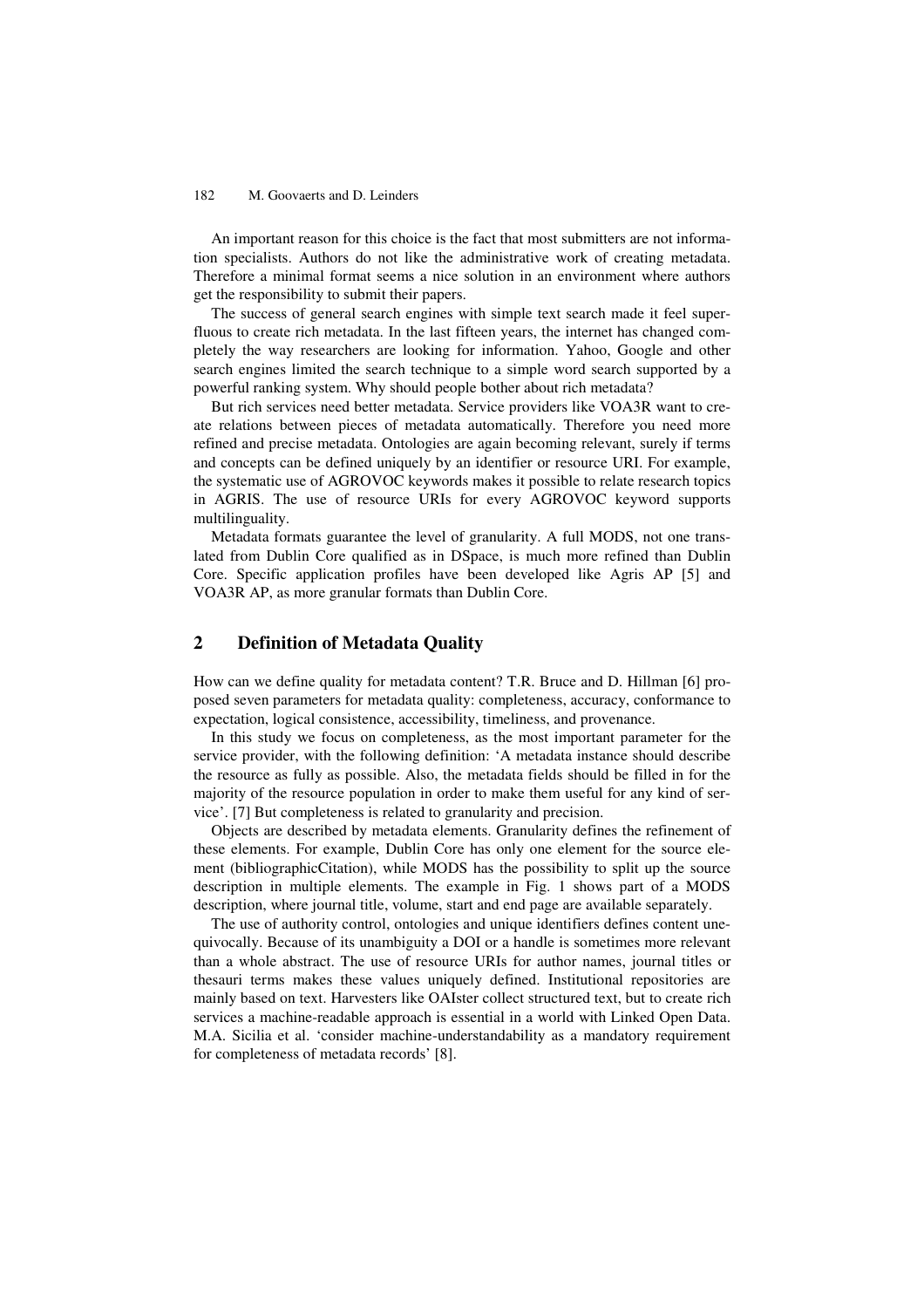```
<relatedItem type="host">
   <titleInfo> 
      <title>Bulletin Scientifique de l'IMROP</title> 
   </titleInfo>
  <part> <detail type="volume">
         <number>28</number>
      </detail>
      <extent unit="page">
        <start>1</start>\leqend>31\leq/end> </extent>
   </part>
</relatedItem>
```
**Fig. 1.** Example of a source description in MODS, specifically the reference to a journal

Granularity and precision influences our view on the completeness of the metadata. These aspects will be used in the study further on.

Traditionally, metadata quality is evaluated manually based on a questionnaire. Basically, there are many subjective aspects in this approach. It is also a work intensive job. In their article 'Automatic evaluation of metadata quality in digital repositories' [9] X. Ochoa and E. Duval describe a very complete method of automatic evaluation of the seven metadata quality parameters defined by T.R. Bruce and D. Hillman. The method does not only evaluate the metadata but also the relation to the content and the user expectations. In this article we focus only on the completeness of metadata. We used the second completeness metric of X. Ochoa and E. Duval.

# **3 Evaluation of Metadata Quality: OceanDocs Case**

We propose a simple statistical approach using a random sample of records to evaluate the metadata quality. The completeness metrics of X. Ochoa and E. Duval are devised to analyze digital libraries and repositories with a full record set. In many cases it can be more practical to work with a limited sample. For example, when a service provider requests a sample for evaluation before harvesting the targeted repository.

While X. Ochoa and E. Duval measure the metadata quality using complete records, we focused on key elements which are machine-readable. Some elements of the metadata are difficult to evaluate because they are not always available or because they are not mandatory. For example some publications do not have an author, some journals do not have an ISSN. Every community has specific key elements, depending on their focus. The aquatic community uses for example ASFA keywords, while in agriculture AGROVOC is used. Evaluation criteria have to be adapted to the needs of the community.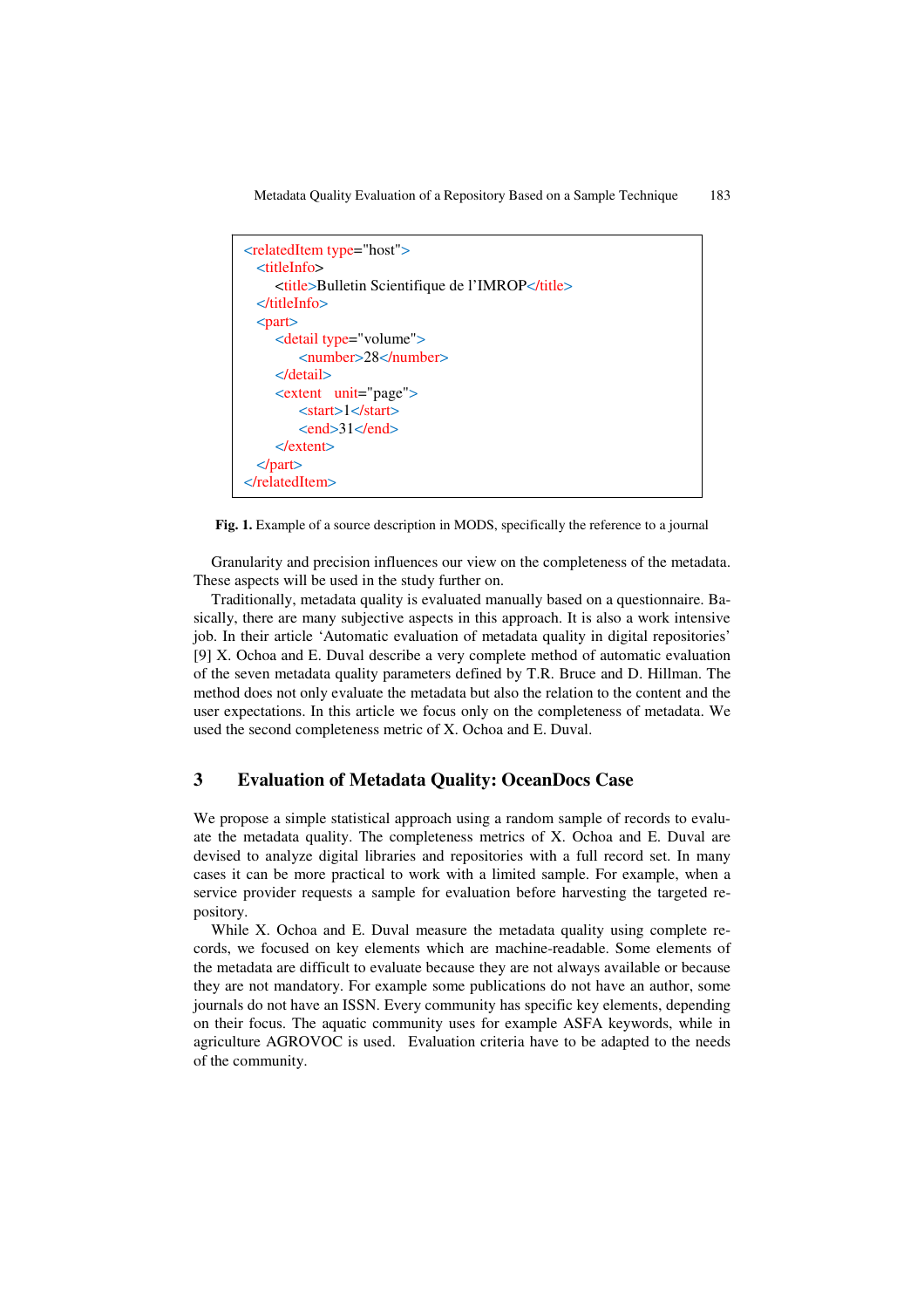#### 184 M. Goovaerts and D. Leinders

The OceanDocs [10] repository, our study case, is used in the aquatic community and also harvested by VOA3R. Therefore, the ASFA and AGROVOC thesauri are relevant metadata elements for respectively the aquatic and the agricultural community.

Ex. Agrovoc term: • Marine fisheries: o with term code: c\_4611 o with resource URI: http://aims.fao.org/aos/agrovoc/c\_4611 ASFA term: • Fisheries biology o with term code: c\_5839 o resource URI: http://aims.fao.org/aos/asfa/c\_5839



The key elements analyzed were the keywords and the source description. We evaluated the precision (availability of controlled vocabulary and unique identifiers for keywords) and the granularity (source description).

The analysis went through three steps:

-

- 1. Two random samples of OceanDocs records were taken with data about keywords and source description.
- 2. The confidence interval was measured for each of the keyword elements and for each of the elements of the source description to check whether the sample was representative [11].
- 3. For both group of elements, the results were computed with Ochoa and Duval's completeness metric [12].

#### **3.1 Creation of Samples of Metadata Records from OceanDocs**

Samples were taken from the OceanDocs repository<sup>1</sup>. We generated the samples by applying a simple random sampling technique. Each record was included in the sample with equal probability, which was determined by the desired sample size. The first sample of 100 records gave a large confidence interval. The second sample of 300 records gave an acceptable confidence interval. Note that the size of the sample is not related to the size of the database, but to the standard deviation of the sample. Therefore, even for larger databases the technique allows to work with relatively small samples.

<sup>&</sup>lt;sup>1</sup> The data is available in the OAI-MODS format. (ex. http://www.oceandocs.org/odinoai/request?verb=GetRecord&metadataPrefix=mods&identifier=oai:www.oceandocs.org:18 34/1500).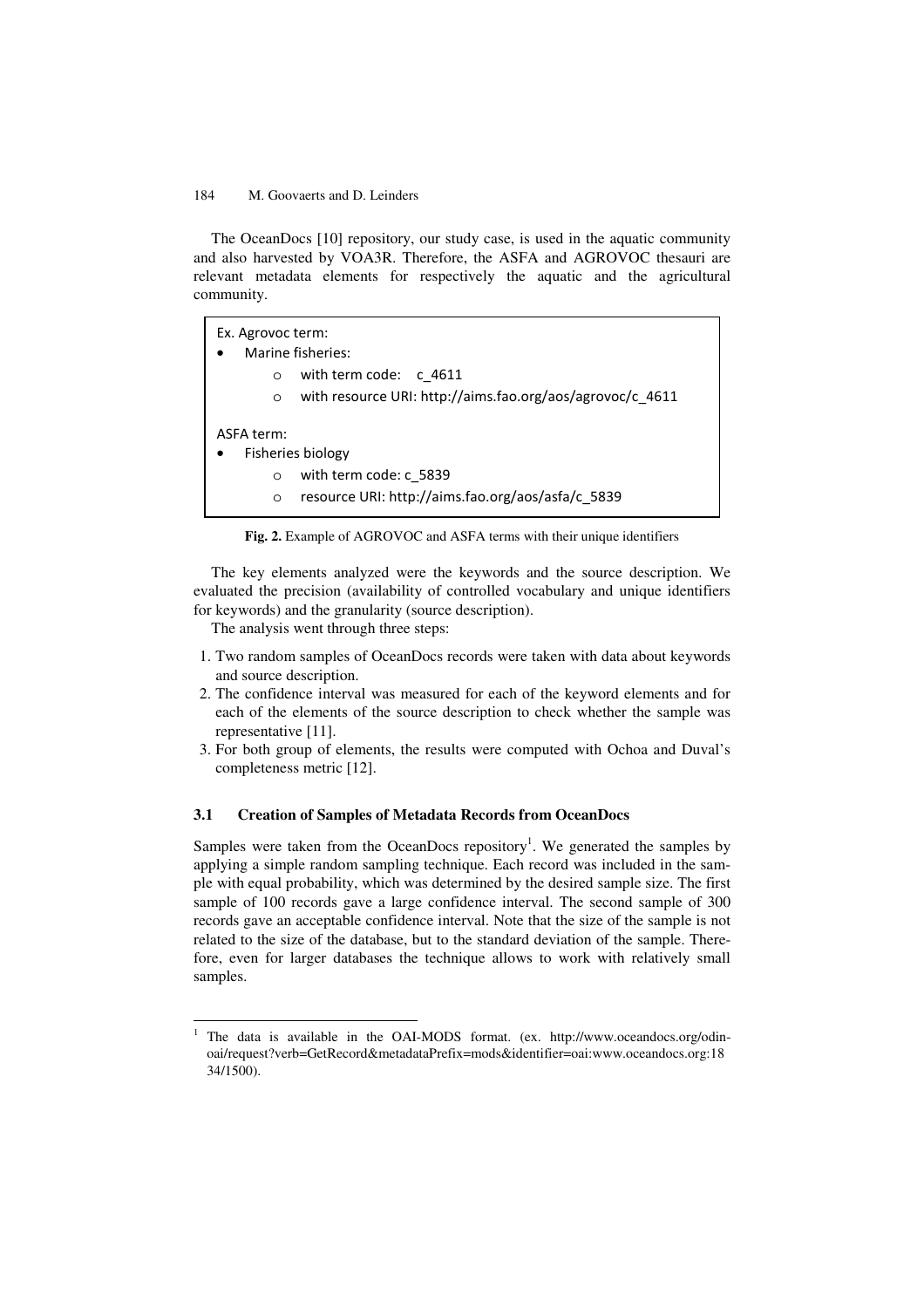From each record we collected the following elements:

- Keywords: Free keywords, ASFA term, ASFA term code, AGROVOC term, AGROVOC URI
- Source of journal contribution: journal title, volume, issue, start page, end page. Only for sample 2, we calculated the availability.

If an element is available in a record the value is 1, if unavailable 0. Table 1 shows the results.

|                          | Free<br>keyword | <b>ASFA</b><br>keyword | <b>ASFA</b><br>termcode | <b>AGROVOC</b><br>keyword | <b>AGROVOC</b><br><b>URI</b> |
|--------------------------|-----------------|------------------------|-------------------------|---------------------------|------------------------------|
| Sample $1 - 100$ records |                 |                        |                         |                           |                              |
| Records with             | 51              | 71                     | 64                      | 51                        | 51                           |
| Average $(\bar{x})$      | 0.51            | 0.71                   | 0.64                    | 0.51                      | 0,51                         |
| Sample $2 - 300$ records |                 |                        |                         |                           |                              |
| Records with             | 168             | 211                    | 196                     | 161                       | 161                          |
| Average $(\bar{x})$      | 0.56            | 0,703                  | 0,653                   | 0,537                     | 0,537                        |

**Table 1.** Availability of elements for the different samples

### **3.2 Defining the Confidence Interval of the Samples**

For every keyword element of the samples, we defined the confidence interval using the formula proposed by L. Egghe and R. Rousseau. We calculated for the average  $\bar{x}$ of sample size *N* a confidence interval with 95% certitude.

$$
\left[\overline{x} - 1.96\sqrt{\frac{\overline{x}(1-\overline{x})}{N-1}}, \overline{x} + 1.96\sqrt{\frac{\overline{x}(1-\overline{x})}{N-1}}\right] \quad (95\% confidence interval)
$$
\n(1)

*From L. Egghe & R. Rousseau (2001). Elementary Statistics for Effective Library and Information Service Management. London, Aslib. p. 86* 

The results are listed in table 2 and 3.

**Table 2.** Confidence interval of sample 1

| Sample 1 (100 records) | Average $(\bar{x})$ | Confidence interval |
|------------------------|---------------------|---------------------|
| Free Keywords          | 0.51                | [0,412; 0,608]      |
| ASFA keyword           | 0.71                | [0,621; 0,799]      |
| ASFA code term         | 0.64                | [0,545; 0,735]      |
| <b>AGROVOC</b>         | 0.51                | [0,412; 0,608]      |
| <b>AGROVOC URI</b>     | 0.51                | [0,412; 0,608]      |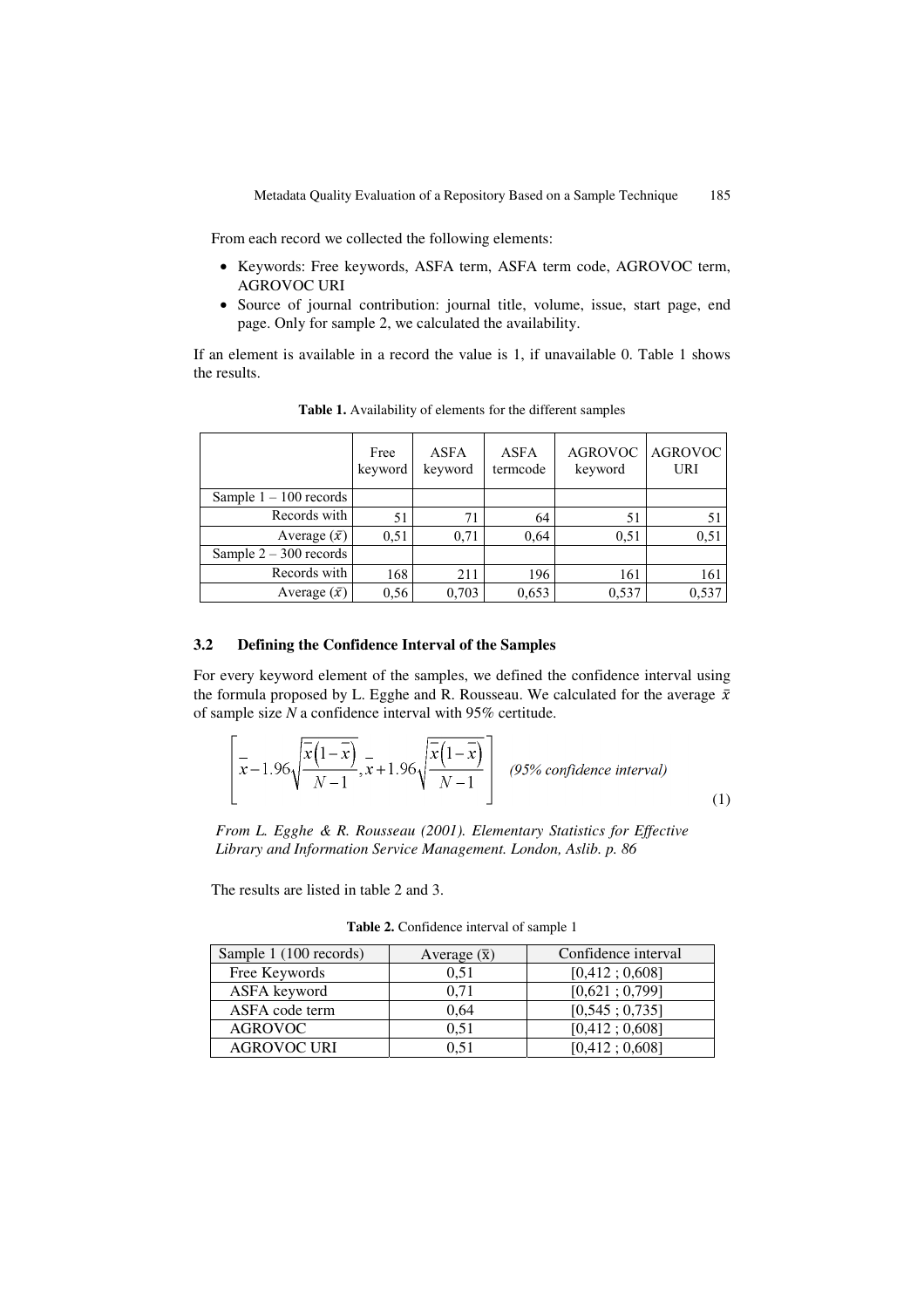| Sample 2 (300 records) | Average $(\bar{x})$ | Confidence interval |
|------------------------|---------------------|---------------------|
| Free Keywords          | 0.56                | [0,504; 0,616]      |
| ASFA keyword           | 0.703               | [0.651:0.755]       |
| ASFA code term         | 0.653               | [0.599:0.707]       |
| <b>AGROVOC</b>         | 0.537               | [0,480; 0,594]      |
| <b>AGROVOC URI</b>     | 0.537               | [0,480:0.594]       |

**Table 3.** Confidence interval of sample 2

Sample 1 (with sample size  $N=100$ ) gave a confidence interval of about 20%. Therefore we took a second sample with 300 records which had an acceptable confidence interval for our further analysis.

#### **3.3 Evaluation of the Metadata Quality by Using a Completeness Metric**

X. Ochoa and E. Duval have defined two completeness metrics. The basic completeness metric counts the number of fields in each metadata instance that contain a nonull value. In the case of multi-valued fields, the field is considered complete if at least one instance exists. They also proposes a metric with a weighting factor for the different metadata fields of the record. A higher degree of relevance of a field will be translated in a higher weighting factor. We used this weighted completeness metric.

$$
Qwcomp = \frac{\sum_{i=1}^{N} \alpha_i * P(i)}{\sum_{i=1}^{N} \alpha_i}
$$
 (2)

*From X. Ochoa & E. Duval (2009), Automatic evaluation of metadata quality in digital repositories. In Int. J. Digit. Libr., 10, (2-3), p. 71.* 

Note that the maximum value for Qwcomp is 1 (all fields with importance different from 0 are non-empty) and the minimum value is 0 (all fields with importance different from 0 are empty).

As discussed above, while X. Ochoa and E. Duval measure the metadata quality using complete records, we focused on key elements of the metadata.

We evaluated the metadata quality of OceanDocs, specifically the use of keywords. We only looked at the averages of sample 2 because of their smaller confidence interval. For the aquatic community the use of the ASFA thesaurus is relevant. The agriculture community uses the AGROVOC thesaurus. Therefore we gave different weighting factors to each keyword element. Free keywords received the lowest and unique identifiers the highest weighting factor.

The quality of keyword elements for the aquatic community was measured by the use of free keywords, ASFA keywords and ASFA term codes. We gave them the following weighting factors for their relevance.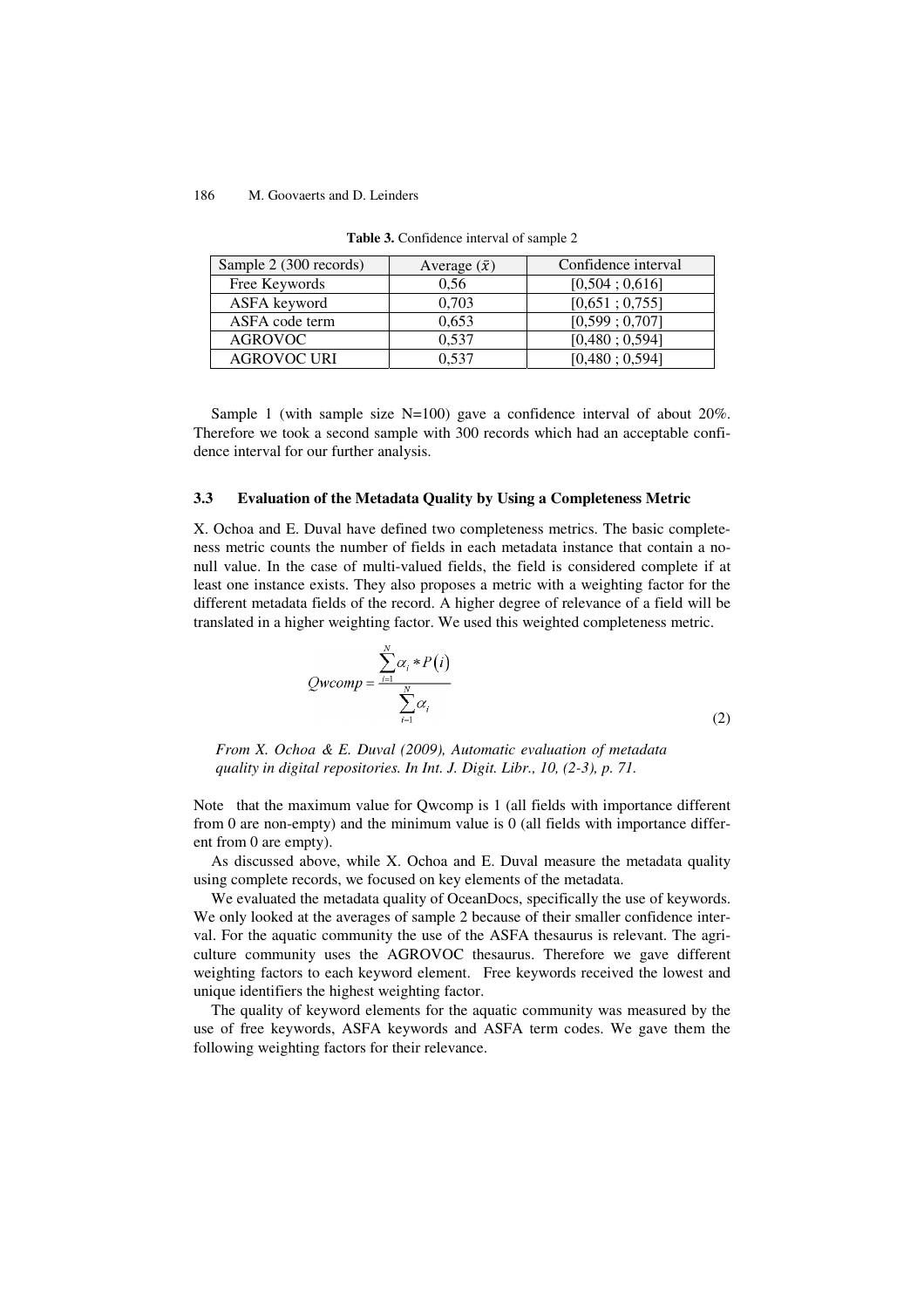• Free keywords  $= 1 - ASFA$  keywords  $= 2 - ASFA$  term code  $= 3$ The completeness value from aquatic perspective: Qwcomp=  $(1*0,56 + 2*0,703+3*0,653)/(1+2+3) = 0,654$ 

The quality of keyword elements for the agriculture community was measured by the use of free keywords, AGROVOC keywords and AGROVOC URIs with the following weighting factors.

• Free keywords =  $1 - AGROVOC$  keywords =  $2 - AGROVOC$  URI =  $3$ The completeness value from agriculture perspective: Qwcomp=  $(1*0,56 + 2*0,537+3*0,537)/(1+2+3) = 0,540$ 

In both cases we put a heavy weighting on the unique IDs. We believe that accuracy can be achieved mostly by using authority control and resource URIs are the most relevant exponent of it.

Based on the second sample, we also evaluated the completeness of the source description, specifically of journal contributions. From the 300 records in sample 2, 162 were journal contributions. We evaluated the source description on the existence of journal title, volume + issue, start page and end page. Volume and issue were combined - if one of both was available then it got a value - because some journals use only one of both.

The results are shown below in table 4.

|                     |       | Sample 2   Journal title   Volume-issue | Start page | End page   |
|---------------------|-------|-----------------------------------------|------------|------------|
| Records with        | 146.  | 143                                     | 142        | 142        |
| Average $(\bar{x})$ | 0.901 | 0,883                                   | 0.877      | $0.87^{-}$ |

**Table 4.** Availability of elements for publications in journals from sample 2

The following weighting factors were used, for:

• Journal title =  $3$  - volume + issue =  $2$  - start page =  $2$  - end page=1 The completeness value for source (journal contribution): Qwcomp= $(3*0,901 + 2*0,883 + 2*0,877 + 1*0,877)/(3+2+2+1) = 0,888$ .

We have evaluated the metadata of the OceanDocs repository on the quality of the keywords and the source description, through a sample of 300 records. We obtained the following completeness values.

**Table 5.** Completeness values of ASFA, AGROVOC and Journal contributions

| ASFA                          | 0.654 |
|-------------------------------|-------|
| AGROVOC                       | 0.540 |
| Source (Journal contribution) | 0.888 |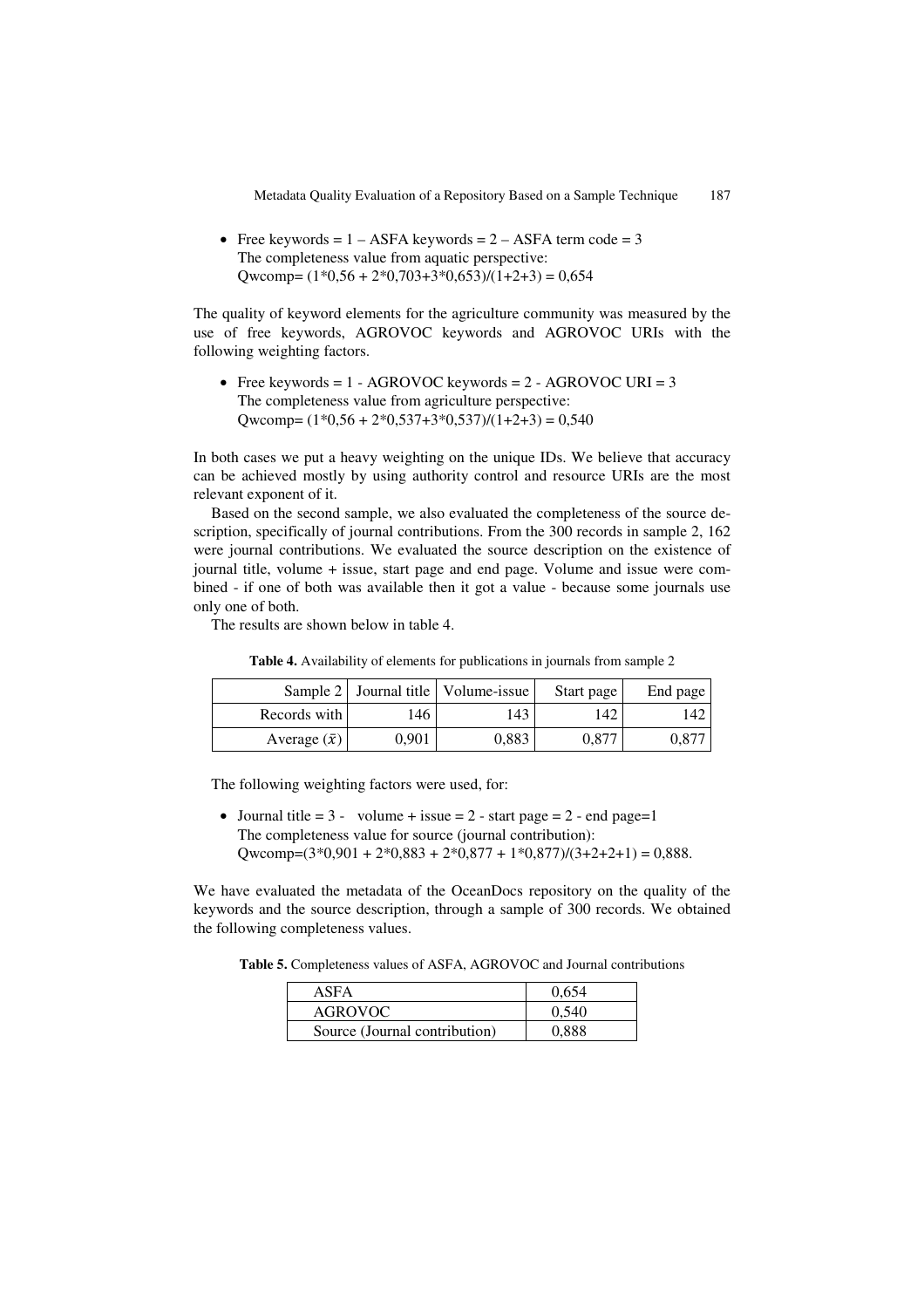#### 188 M. Goovaerts and D. Leinders

The level of metadata completeness for AGROVOC was low in OceanDocs. It is an oceanographic repository, therefore we expected a higher completeness level for ASFA. In our opinion, the completeness level for ASFA is still low. What level can a service provider expect to create services with these elements ? With a result of 0,654, about 35% of the records was not accessible through the keyword elements. On the other hand the completeness level of the source description was high. It demonstrates the granularity of the OceanDocs metadata.

Other aspects of the metadata could be studied like the description of relations (DOI, URLs, versioning, …). But the two parameters, keywords and source - ASFA and AGROVOC are similar parameters from different communities - are basic indicators of the completeness and the quality of metadata.

## **4 Conclusions**

This contribution presents a quick and easy evaluation method of the metadata quality of institutional repositories. It evaluates the completeness and granularity of the content using a sample of records. From these records, machine-readable elements were selected to be evaluated in their context. With the completeness metric of X. Ochoa and E. Duval the quality was measured. The OceanDocs repository was used as a case study.

If harvesters want to create extra services on top of the basic search functionalities, they have to control the quality and specifically the completeness of (specific parts of) the metadata. From our test case, we see that different communities, in our case agriculture and oceanography, will have different focuses: e.g. AGROVOC against ASFA. The quality and its evaluation will depend on the standards of the community. In our opinion quality evaluation is not a global process, but depends on the context. The completeness metric will then be used on the specific fields, relevant for the specific community.

 It is difficult to define the threshold values for metadata completeness based on one case study. Further studies will be necessary, but already it is clear that a high level of completeness is necessary to create rich services on the harvester level.

Metadata quality is relevant for the services that are required and can be delivered to a community by a harvester like VOA3R. Rich metadata is for us complete, granular and precise metadata. Central in this approach is the use of authority control systems with controlled vocabularies, ontologies and ultimately the use of resource URIs as unique identifiers which guarantees the accuracy and the reusability of the metadata.

## **References**

- 1. VOA3R (Virtual Open Access Agriculture & Aquaculture Repository), http://voa3r.eu
- 2. Diamantopoulos, N., Sgouropoulou, C., Kastrantas, K., Manouselis, N.: Developing a Metadata Application Profile for Sharing Agricultural Scientific and Scholarly Research Resources. In: García-Barriocanal, E., Cebeci, Z., Okur, M.C., Öztürk, A. (eds.) MTSR 2011. CCIS, vol. 240, pp. 453–466. Springer, Heidelberg (2011)